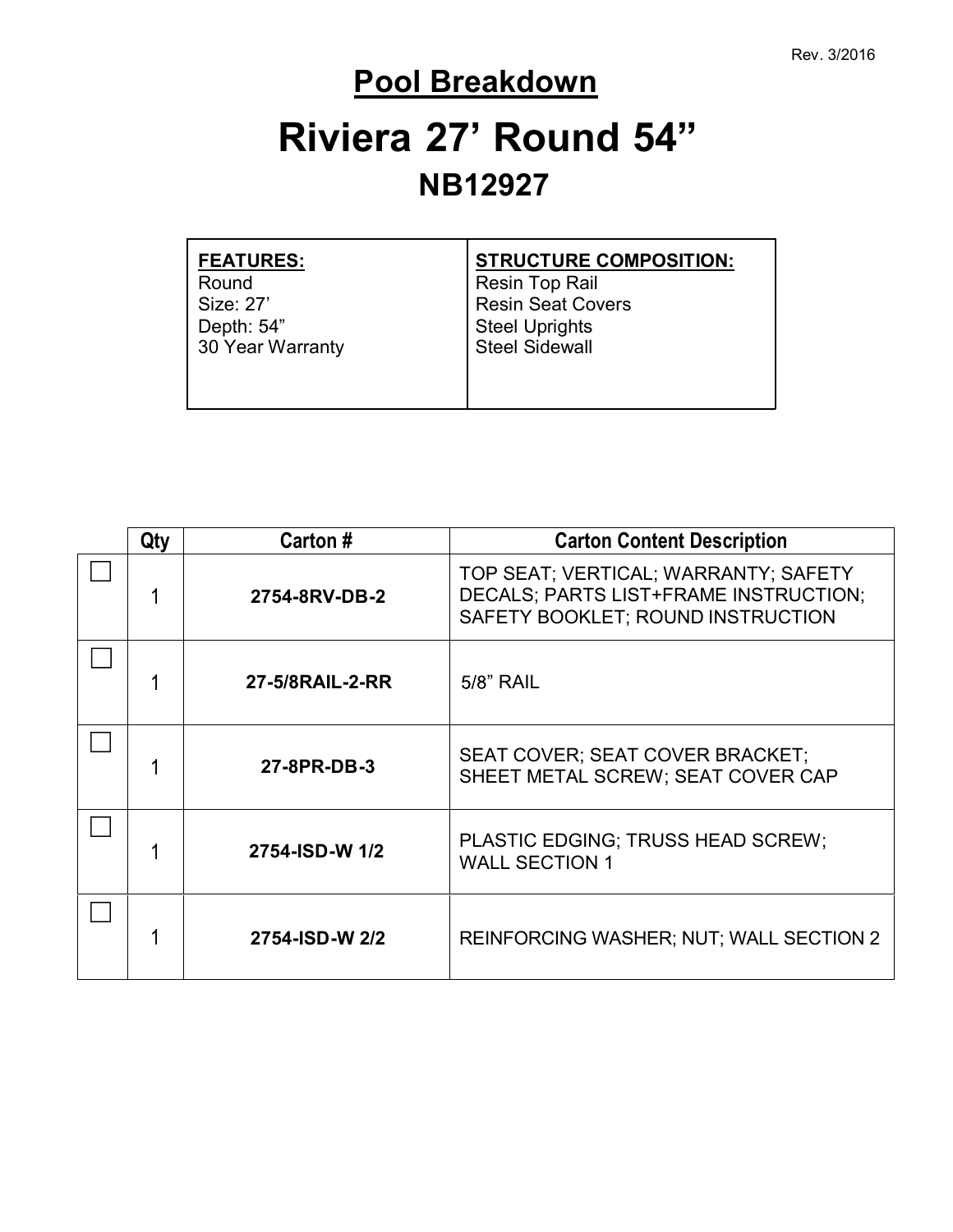### **Carton Breakdown**

## **Riviera 27' Round 54"**

#### **NB12927**

|                                                    | Key#           | Qty | Item#                            | Mfg Part # | <b>Part Description</b>               |
|----------------------------------------------------|----------------|-----|----------------------------------|------------|---------------------------------------|
| FRAME CARTON # 2754-8RV-DB-2                       |                |     |                                  |            |                                       |
|                                                    | 1              | 18  | <b>NBP1220</b>                   | 2385DB     | 8in Vertical (54" High)               |
|                                                    | 6              | 18  | <b>NBP1221</b>                   | 1100DB     | 8in Resin Top Seat L=1444mm (56-7/8") |
|                                                    | ---            | 1   |                                  | 0022       | Warranty                              |
|                                                    |                | 1   |                                  | 0023       | <b>Safety Decals</b>                  |
|                                                    |                | 1   |                                  | 0024       | Parts List + Frame Instruction        |
|                                                    |                | 1   |                                  | 0025       | <b>Safety Booklet</b>                 |
|                                                    |                | 1   |                                  | 0001       | <b>Round Instructions</b>             |
|                                                    |                |     |                                  |            |                                       |
|                                                    |                |     | RAIL CARTON # 27-5/8RAIL-2-RR    |            |                                       |
|                                                    | 4              | 36  | <b>NBP1227</b>                   | 1727-R     | 5/8in Rail L=1431mm (56-3/8")         |
|                                                    |                |     |                                  |            |                                       |
|                                                    |                |     | <b>FRAME CARTON #27-8PR-DB-3</b> |            |                                       |
|                                                    | $\overline{2}$ | 18  | <b>NBP1061</b>                   | 2176       | 7in Resin Joint - Upper               |
|                                                    | $\overline{7}$ | 18  | <b>NBP1222</b>                   | 2483DB     | 8in Seat Cover Bracket                |
|                                                    | 8              | 18  | <b>NBP1223</b>                   | 2482DB     | 8in Seat Cover                        |
|                                                    | 10             | 18  | <b>NBP1062</b>                   | 2276       | 7in Resin Joint - Lower               |
| Seat Cover Assembly Bolt Package (Order # NBP1203) |                |     |                                  |            |                                       |
|                                                    | $\mathsf 3$    | 198 | <b>NBP1203</b>                   | 0341*      | #12 Sheet Metal Screw                 |
|                                                    | 3              | 18  | <b>NBP1203</b>                   | 0345*      | 5mm x 40mm Sheet Metal Screw          |
|                                                    | 3              | 18  | <b>NBP1224</b>                   | 2402DB     | Resin Seat Cover Cap                  |

\*These part #'s are not available to purchase separately. They must be purchased as the Seat Cover Assembly Bolt Package, Order # NBP1203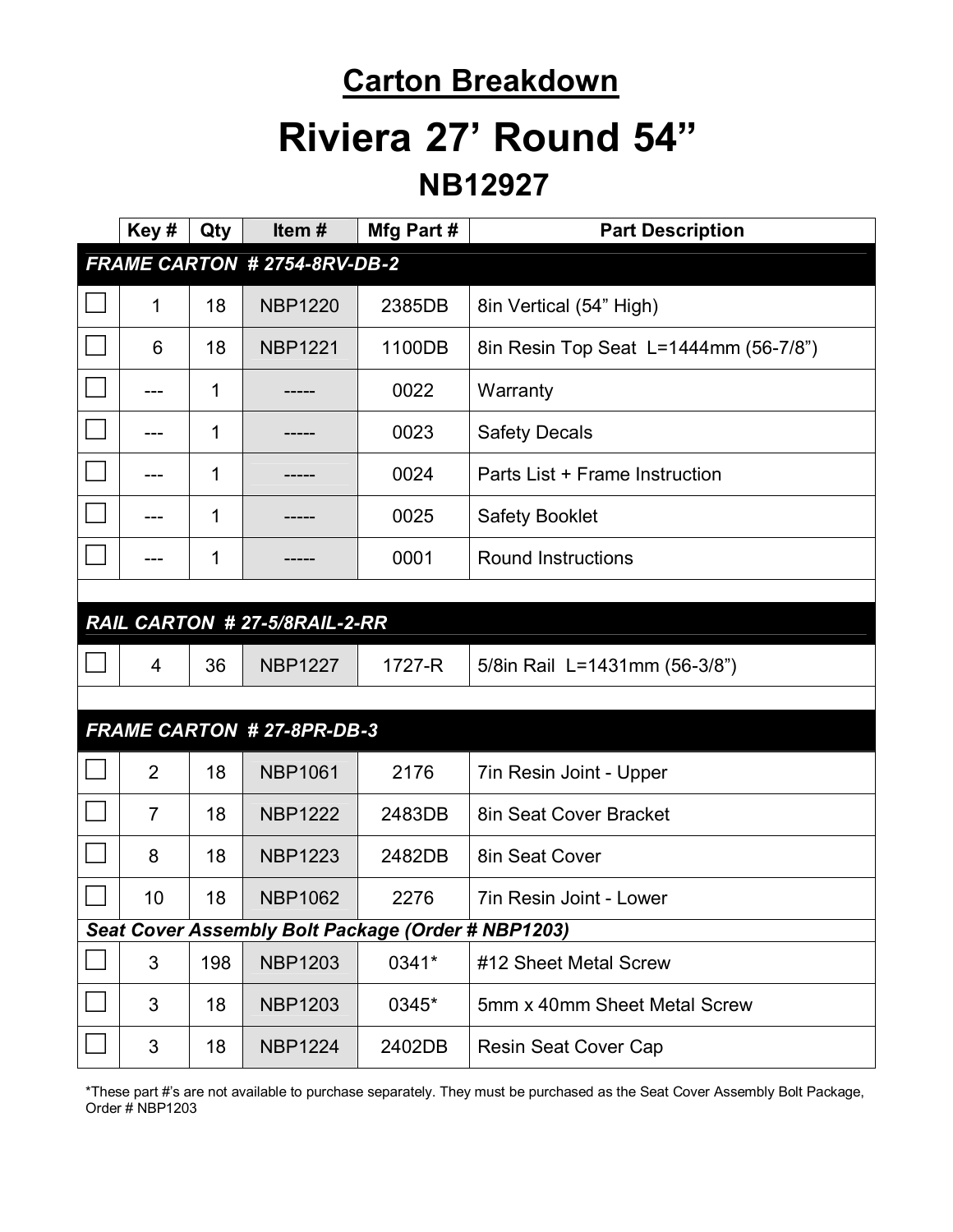### **Carton Breakdown**

### **Riviera 27' Round 54"**

#### **NB12927**

|                                                            | Key# | Qty | Item $#$       | Mfg Part # | <b>Part Description</b>                            |
|------------------------------------------------------------|------|-----|----------------|------------|----------------------------------------------------|
| <b>WALL CARTON # 2754-ISD-W 1/2</b>                        |      |     |                |            |                                                    |
|                                                            | 5    | 20  | <b>NL107</b>   | 8100       | <b>Plastic Edging</b>                              |
|                                                            | 9    | 1   | PC5608         | 54" Wall   | Steel Dark Brown Wall Section 1                    |
| 54" Wall Joint Bolt Package (Part # 0114, Order # NBP1067) |      |     |                |            |                                                    |
|                                                            | 3    | 27  | <b>NBP1067</b> | 0513*      | $\frac{1}{4}$ " x $\frac{1}{2}$ " Truss Head Screw |
| <b>WALL CARTON #3354-ISD-W 2/2</b>                         |      |     |                |            |                                                    |
|                                                            | 9    |     | PC5609         | 54" Wall   | Steel Dark Brown Wall Section 2                    |
| 54" Wall Joint Bolt Package (Part # 0114, Order # NBP1067) |      |     |                |            |                                                    |
|                                                            | 3    | 53  | <b>NBP1067</b> | 0411*      | $\frac{1}{4}$ " Reinforcing Washer                 |
|                                                            | 3    | 27  | <b>NBP1067</b> | 0611*      | $\frac{1}{4}$ " Nut                                |

\*These part #'s are not available to purchase separately. They must be purchased as the Wall Joint Bolt Package, Order # NBP1067